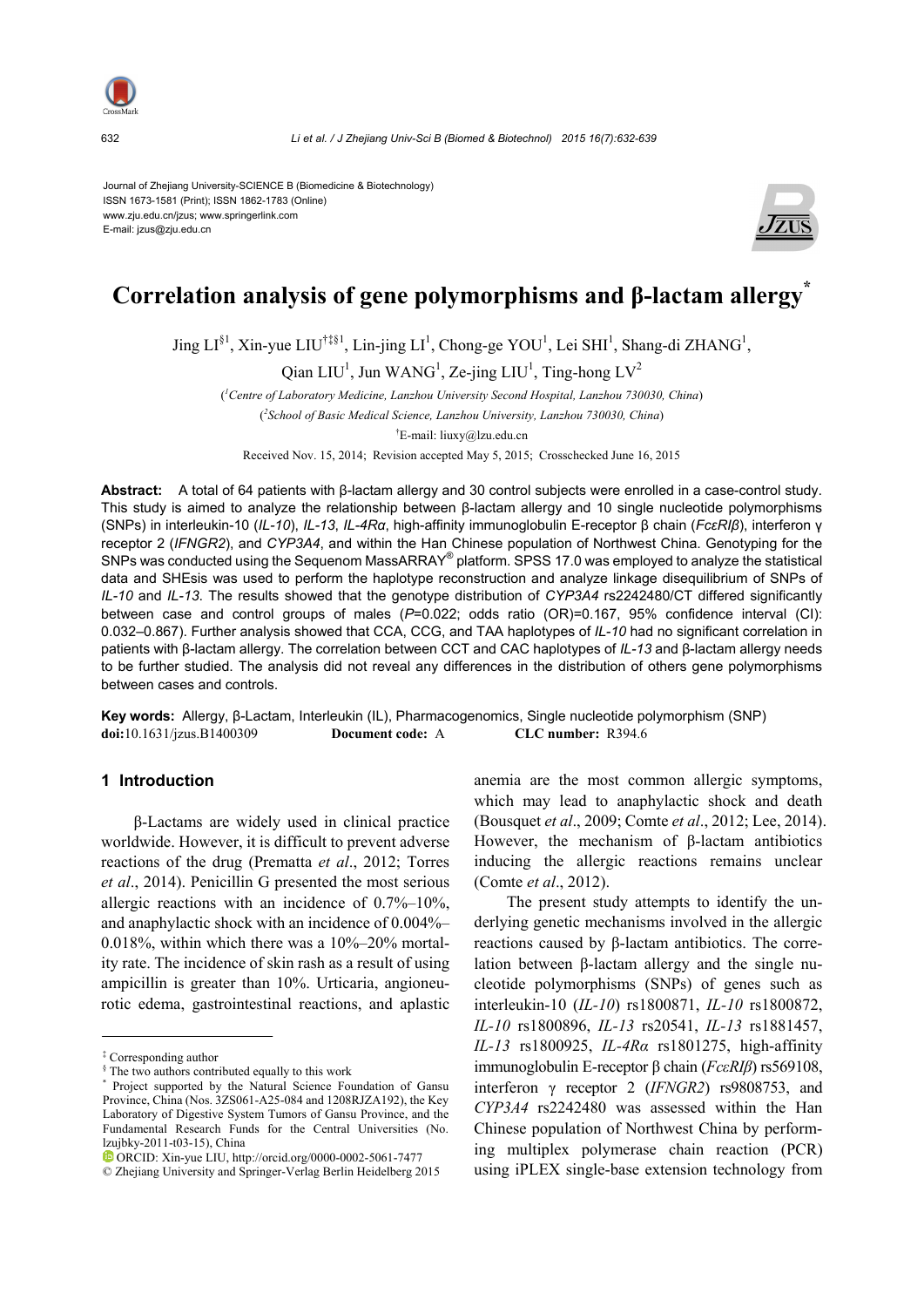Sequenom MassARRAY® (Bo'ao Biotechnology Co., Beijing, China) and matrix-assisted laser desorption/ ionization-time of flight (MALDI-TOF). The relationship between the haplotype and β-lactam allergy was also further analyzed. This study provides data concerning the genetic diagnosis for patients with β-lactam allergy, and further clarifies the relationship between pharmacogenomics and the efficacy and safety of drugs. These findings also provide evidence that several new genetic targets can be utilized in the diagnosis and prevention of the adverse drug reactions to antibiotics and that treatment can be provided for a specific target gene with polymorphic variation.

#### **2 Materials and methods**

#### **2.1 Subjects**

The subjects for this study were recruited from the outpatient department of Lanzhou University Second Hospital (Lanzhou, China) between Jan. 2010 and Apr. 2013. The allergic work-up was performed according to the European Network for Drug Allergy guidelines (Torres *et al*., 2002; 2003). The case group had to have a history compatible with an immediate reaction to β-lactam and with a positive result of skin tests. Skin tests were made with major and minor determinants of benzyl penicillin (penicilloyl-polylysine and minor determinant mixture (MDM) containing benzyl-penicillin, sodium benzyl-penicilloate, and benzyl-penicilloic acid at a final concentration of 1.5 mmol/L) (Torres *et al*., 2003; Guéant *et al*., 2015). The control group included the patients who presented negative skin test to β-lactam and had no history of allergic, dermatologic, or respiratory diseases, or autoimmune diseases such as asthma, eczema, allergic rhinitis, and urticaria. All the subjects were selected from the Han Chinese population of Northwest China and matched for age, race, and gender. Of the 94 patients enrolled, 64 (33 males and 31 females) were included in the case group (mean age:  $(42.04\pm14.4)$  years) and 30 (15 males and 15 females) were included in the control group (mean age:  $(41.73\pm6.06)$  years). There was no significant differences in the average age or gender between the two groups (*P*=0.888).

The study protocol and medical informed consent were approved by the ethical committee of Lanzhou University Second Hospital (Lanzhou, China). In accordance with the medical informed consent, 3 ml of whole blood was drawn in ethylene diamine tetraacetic acid (EDTA) tubes from all subjects, and was stored at −20 °C whilst awaiting analysis.

## **2.2 Genomic DNA extraction**

Genomic DNA was extracted from 200 µl of venous blood anticoagulated with EDTA using the QuickGene DNA whole blood kit (Shenggong, Shanghai, China) as per the manufacturer's instructions. All DNA samples were tested using the NanoDrop 2000 spectrophotometer (Thermo Scientific, USA) for evaluation of template quality and quantity, and then adjusted to a concentration of 20 ng/µl and stored at −40 °C.

#### **2.3 Gene polymorphism analysis of the SNPs**

The following 10 SNPs of six genes that might increase the susceptibility to β-lactam allergy were selected: *IL-10* rs1800871, *IL-10* rs1800872, *IL-10* rs1800896, *IL-13* rs20541, *IL-13* rs1881457, *IL-13*  rs1800925, *IL-4Rα* rs1801275, *FcεRIβ* rs569108, *IFNGR2* rs9808753, and *CYP3A4* rs2242480. The primers were synthesized by Invitrogen Co. (Shanghai, China; Table 1). The iPLEX<sup>®</sup> Gold Reagent kit (SEQUENOM Co., USA) was used for SNP genotyping. MassARRAY Nanodispenser RS1000 (SEQUENOM Co., USA) was used for chip spotting. MassARRAY Analyzer Compact (SEQUENOM Co., USA) was used for mass spectrometry detection and analysis.

## **2.4 Plex PCR**

Plex PCR was performed with a total volume of 5 µl, and the reaction mixture contained 10 ng DNA, 0.5 U Hotstar Taq, 0.5 pmol of each primer, and 0.1 µl of 25 mmol/L dNTP. The PCR reaction conditions were as follows: 94 °C for 4 min; 45 cycles of 94 °C for 20 s, 56 °C for 30 s, and 72 °C for 1 min; final 3 min extension at 72 °C, and then kept at 4 °C.

#### **2.5 Purification of the PCR product**

Firstly, the remanent dNTP was removed by adding 0.5 U shrimp alkaline phosphatase (SAP) into the PCR product. The reaction mixture that contained 5 µl PCR product and 2 µl SAP buffer (0.5 U SAP, 0.17 µl buffer) was incubated at 37 °C for 20 min and 85 °C for 5 min and then kept at 4 °C.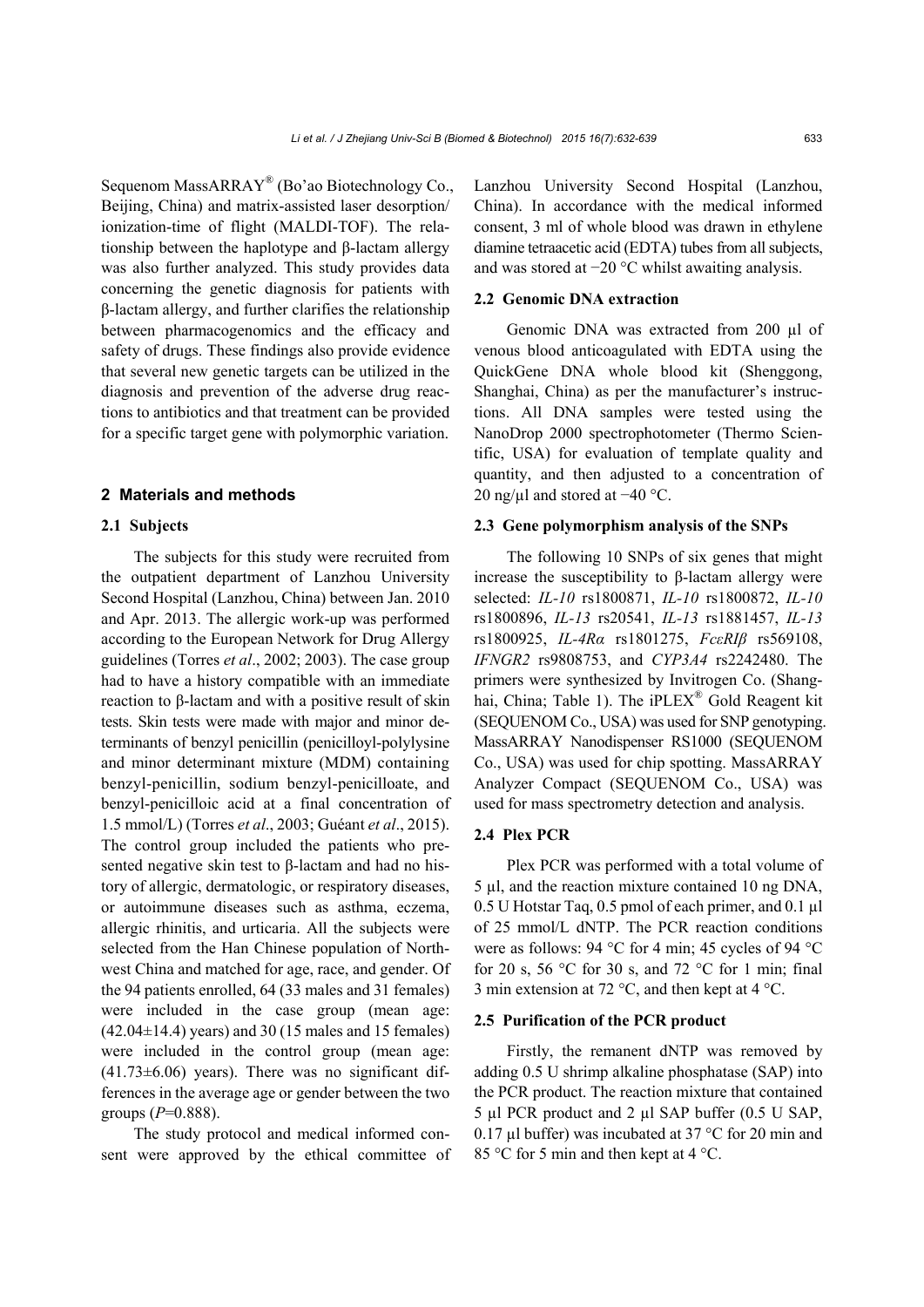**Table 1 Primer sequences for β-lactam allergy-related SNPs** 

| <b>SNP</b> | Primer sequence $(5' \rightarrow 3')$    |                                |  |  |  |  |  |
|------------|------------------------------------------|--------------------------------|--|--|--|--|--|
|            | Forward                                  | Reverse                        |  |  |  |  |  |
| rs1800871  | ACGTTGGATGGGTGTACCCTTGTACAGGTG           | ACGTTGGATGGACCCCTACCGTCTCTATTT |  |  |  |  |  |
|            | rs1800872 ACGTTGGATGAAGCAGCCCTTCCATTTTAC | ACGTTGGATGCCTGGAACACATCCTGTGAC |  |  |  |  |  |
| rs1800896  | ACGTTGGATGGACAACACTACTAAGGCTTC           | ACGTTGGATGTGGATAGGAGGTCCCTTACT |  |  |  |  |  |
| rs20541    | ACGTTGGATGTGATGCTTTCGAAGTTTCAG           | ACGTTGGATGCCAGTTTGTAAAGGACCTGC |  |  |  |  |  |
| rs1881457  | ACGTTGGATGGGCCCTCTACTACAGATTAG           | ACGTTGGATGTGCCTGGAGTGCCGCTACTT |  |  |  |  |  |
| rs1800925  | ACGTTGGATGGGGTTTCTGGAGGACTTCTA           | ACGTTGGATGTGCAGCCATGTCGCCTTTTC |  |  |  |  |  |
| rs1801275  | ACGTTGGATGAAATGTCCTCCAGCATGGG            | ACGTTGGATGACCCTGCTCCACCGCATGTA |  |  |  |  |  |
| rs569108   | ACGTTGGATGTTACAGTGAGTTGGAAGACC           | ACGTTGGATGCTGGACACGTGATTCTTATA |  |  |  |  |  |
| rs9808753  | ACGTTGGATGCAGTGGCCCTGAGCAATAG            | ACGTTGGATGGATCCAACAGAAATACCGGC |  |  |  |  |  |
| rs2242480  | ACGTTGGATGGCAGGAGGAAATTGATGCAG           | ACGTTGGATGTAAGGTTTCACCTCCTCCCT |  |  |  |  |  |

#### **2.6 Single-base extension and resin purification**

In total, 7 µl SAP-treated PCR product, 0.804 µl primer mixture, 0.041 µl iPLEX, and 0.2 µl extension mixture were combined in an Eppendorf tube. The reaction conditions were as follows: 94 °C for 30 s; 40 cycles of 94 °C for 5 s, 52 °C for 5 s, 80 °C for 5 s, and 94 °C for 5 s; and final 3 min extension at 72 °C. Each extension product was purified using 6 mg Clean Resin (SEQUENOM Co., USA).

## **2.7 Chip spotting and mass spectrometric examination**

The purified product was examined by Spectro-CHIP (SEQUENOM Co., USA). SpectroCHIP was analyzed by MALDI-TOF, and the results were exported using TYPER Version 4.0 (SEQUENOM Co., USA).

#### **2.8 Statistical analysis**

All data were analyzed using statistical software SPSS 17.0. The relationships between the nine SNPs and β-lactam allergy susceptibility were assessed using chi-square test for estimation of the odds ratio (OR) and 95% confidence interval (CI) for each SNP genotype. Hardy-Weinberg equilibriums of each SNP in the control group were tested using chi-square test. All the statistics were inspected using bilateral probability, and statistical significance was determined as being below the conventional level of *P*=0.05. Moreover, the online SHEsis software (http://analysis2.bio-x.cn/myAnalysis.php) (Shi and He, 2005) was used to analyze the linkage disequilibrium (LD) and haplotype construction. *D'* and  $r^2$ were calculated for LD analysis.

#### **3 Results**

#### **3.1 SNPs associated with β-lactam allergy**

In order to increase statistical power, homozygous mutant genotypes were merged into heterozygous genotypes to conduct statistical analysis. For gender and age, no significant statistical difference was found between the trial group and the control group. The results showed that the nine SNPs such as rs1800871, rs1800872, rs1800896, rs20541, rs1881457, rs1800925, rs1801275, rs569108, and rs9808753 were not significantly correlated with β-lactam allergy in the Han Chinese population of Northwest China between the case and control groups (*P*>0.05; Table 2). The rs2242480/CT genotype of *CYP3A4* gene was significantly correlated with β-lactam allergy in the male patients (*P*=0.022, OR=0.167, 95% CI: 0.032–0.867; Table 3).

#### **3.2 LD analysis**

Three SNPs of *IL-10* such as rs1800871, rs1800872, and rs1800896 were located at the promoter region of *IL-10* (separation distance <100 bp). The LD analysis was performed to study the relationships between these three SNPs and β-lactam allergy. For patients with β-lactam allergy in the Han Chinese population of Northwest China, rs1800872 and rs1800871 showed complete linkage; rs1800896 and rs1800872, rs1800896 and rs1800871, respectively, showed strong linkage (Table 4).

The LD analysis on three SNPs of *IL-13* showed that rs1881457 and rs1800925 had strong linkage, rs1800925 and rs20541 had strong linkage. However, rs1881457 and rs20541 did not show LD (Table 5).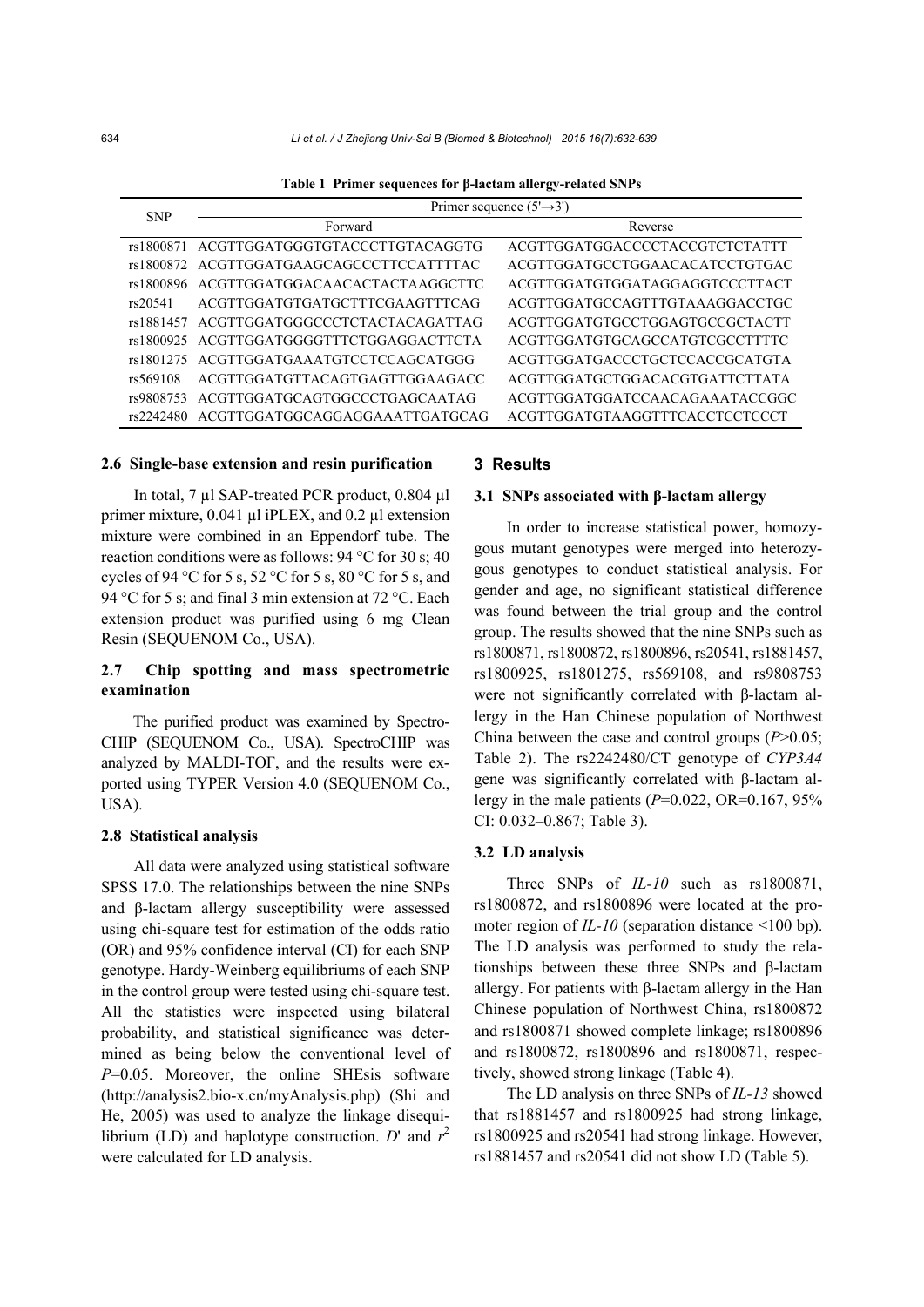| Genotype               | $n$ /percentage (%) |           | $P$ -value | OR (95% CI)             | Allele         |          | $n$ /percentage (%) |            | OR (95% CI)            |
|------------------------|---------------------|-----------|------------|-------------------------|----------------|----------|---------------------|------------|------------------------|
|                        | Case                | Control   |            |                         |                | Case     | Control             | $P$ -value |                        |
| rs1800871              |                     |           |            |                         | rs1800871      |          |                     |            |                        |
| CC                     | 11/17.2             | 6/20.0    |            |                         | $\mathbf C$    | 58/42.3  | 22/36.7             |            |                        |
| <b>CT</b>              | 27/42.2             | 10/33.3   | 0.537      | $0.679(0.198 - 2.326)$  | T              | 79/57.7  | 38/63.3             | 0.456      | $1.268(0.679-2.369)$   |
| <b>TT</b>              | 26/40.6             | 14/46.7   | 0.983      | $0.987(0.301 - 3.239)$  |                |          |                     |            |                        |
| rs1800872              |                     |           |            |                         | rs1800872      |          |                     |            |                        |
| AA                     | 26/41.3             | 14/46.7   |            |                         | A              | 84/63.0  | 38/63.3             |            |                        |
| $\mathbf{A}\mathbf{C}$ | 26/41.3             | 10/33.3   | 0.499      | $0.714(0.269 - 1.897)$  | C              | 50/37.0  | 22/36.7             | 0.931      | $0.973(0.517 - 1.828)$ |
| CC                     | 11/17.4             | 6/20.0    | 0.983      | $1.103(0.309 - 3.323)$  |                |          |                     |            |                        |
| rs1800896              |                     |           |            |                         | rs1800896      |          |                     |            |                        |
| AA                     | 57/86.4             | 26/86.7   |            |                         | A              | 121/91.7 | 56/93.3             |            |                        |
| $\rm{AG}$              | 7/10.6              | 4/13.3    | 1.000      | $1.253(0.337 - 4.657)$  | G              | 11/8.3   | 4/6.7               | 0.913      | $0.786(0.240 - 2.576)$ |
| GG                     | 2/3.0               | $0/0\,$   | 1.000      | $0.966(0.921 - 1.013)$  |                |          |                     |            |                        |
| rs20541                |                     |           |            |                         | rs20541        |          |                     |            |                        |
| CC                     | 28/44.4             | 13/43.3   |            |                         | $\mathbf C$    | 87/69.0  | 39/62.8             |            |                        |
| ${\cal C}{\cal T}$     | 31/49.3             | 11/36.7   | 0.579      | $0.764(0.295 - 1.980)$  | $\mathbf T$    | 39/31.0  | 23/37.2             | 0.400      | $1.316(0.694 - 2.492)$ |
| <b>TT</b>              | 4/6.3               | 6/20.0    | 0.196      | 3.231 (0.776-13.446)    |                |          |                     |            |                        |
| rs1881457              |                     |           |            |                         | rs1881457      |          |                     |            |                        |
| ${\bf AA}$             | 39/60.9             | 14/46.7   |            |                         | A              | 99/77.3  | 39/65.0             |            |                        |
| $\mathbf{A}\mathbf{C}$ | 21/32.8             | 11/36.7   | 0.435      | $1.459(0.564 - 3.778)$  | $\overline{C}$ | 29/22.7  | 21/35.0             | 0.074      | $1.838(0.938 - 3.602)$ |
| CC                     | 4/6.3               | 5/16.6    | 0.173      | $3.482(0.817 - 14.84)$  |                |          |                     |            |                        |
| rs1800925              |                     |           |            |                         | rs1800925      |          |                     |            |                        |
| CC                     | 46/73               | 17/56.7   |            |                         | С              | 108/85.7 | 45/75.0             |            |                        |
| ${\cal C}{\cal T}$     | 16/25.4             | 11/36.7   | 0.196      | $1.860(0.721 - 4.801)$  | T              | 18/14.3  | 15/25.0             | 0.074      | $2.000(0.928 - 4.313)$ |
| <b>TT</b>              | 1/1.6               | 2/6.6     | 0.406      | 5.412 (0.460-63.602)    |                |          |                     |            |                        |
| rs1801275              |                     |           |            |                         | rs1801275      |          |                     |            |                        |
| ${\bf AA}$             | 40/63.5             | 20/66.7   |            |                         | A              | 99/78.6  | 50/83.3             |            |                        |
| $\rm{AG}$              | 19/30.2             | 10/33.3   | 0.914      | $1.053(0.413 - 2.682)$  | G              | 27/21.4  | 20/16.7             | 0.447      | $0.733(0.329 - 1.634)$ |
| GG                     | 4/6.3               | 0/0       | 0.300      | $0.909(0.828 - 0.998)$  |                |          |                     |            |                        |
| rs569108               |                     |           |            |                         | rs569108       |          |                     |            |                        |
| CC                     | 1/1.6               | 2/6.9     |            |                         | $\mathbf C$    | 25/19.8  | 15/25.9             |            |                        |
| ${\cal C}{\cal T}$     | 23/36.5             | 11/37.9   | 0.574      | $0.239(0.020 - 2.930)$  | T              | 101/80.2 | 43/74.1             | 0.358      | $0.710(0.341 - 1.477)$ |
| <b>TT</b>              | 39/61.9             | 16/55.2   | 0.466      | $0.205(0.017 - 2.425)$  |                |          |                     |            |                        |
| rs9808753              |                     | rs9808753 |            |                         |                |          |                     |            |                        |
| AA                     | 20/31.8             | 12/31.5   |            |                         | A              | 68/54.0  | 42/55.2             |            |                        |
| $\rm{AG}$              | 28/44.4             | 18/47.4   | 0.884      | $1.071(0.423 - 2.712)$  | G              | 58/46.0  | 34/44.8             | 0.858      | $0.949(0.536 - 1.682)$ |
| GG                     | 15/23.8             | 8/21.1    | 0.836      | $0.889(0.291 - 2.717)$  |                |          |                     |            |                        |
| rs2242480              |                     | rs2242480 |            |                         |                |          |                     |            |                        |
| CC                     | 31/48.4             | 19/65.6   |            |                         | $\mathsf C$    | 94/73.4  | 26/81.1             |            |                        |
| <b>CT</b>              | 32/50.0             | 9/31.0    | 0.099      | $0.459(0.180 - 1.168)$  | T              | 34/26.6  | 4/18.9              | 0.198      | $0.425(0.138 - 1.308)$ |
| <b>TT</b>              | 1/1.6               | 1/3.4     | 1.000      | $1.632(0.096 - 27.648)$ |                |          |                     |            |                        |

**Table 2 Genotype and allele frequencies of SNPs from the case and control groups** 

## **Table 3 Genotype and allele frequencies of rs2242480 of** *CYP3A4* **gene in male patients from case and control groups**

|                 | $n$ /percentage (%) |         | $P$ -value | OR (95% CI)            |  |  |
|-----------------|---------------------|---------|------------|------------------------|--|--|
| Genotype        | Case                | Control |            |                        |  |  |
| <sub>CC</sub>   | 16/48.5             | 12/80.0 |            |                        |  |  |
| CT <sup>-</sup> | 16/48.5             | 2/13.3  | 0.022      | $0.167(0.032 - 0.867)$ |  |  |
| TT              | 1/3.0               | 1/6.7   | 0.844      | $1.333(0.076-23.542)$  |  |  |
| C               | 48/72.8             | 26/86.6 |            |                        |  |  |
| T               | 18/27.2             | 4/13.4  | 0.132      | $0.410(0.126 - 1.340)$ |  |  |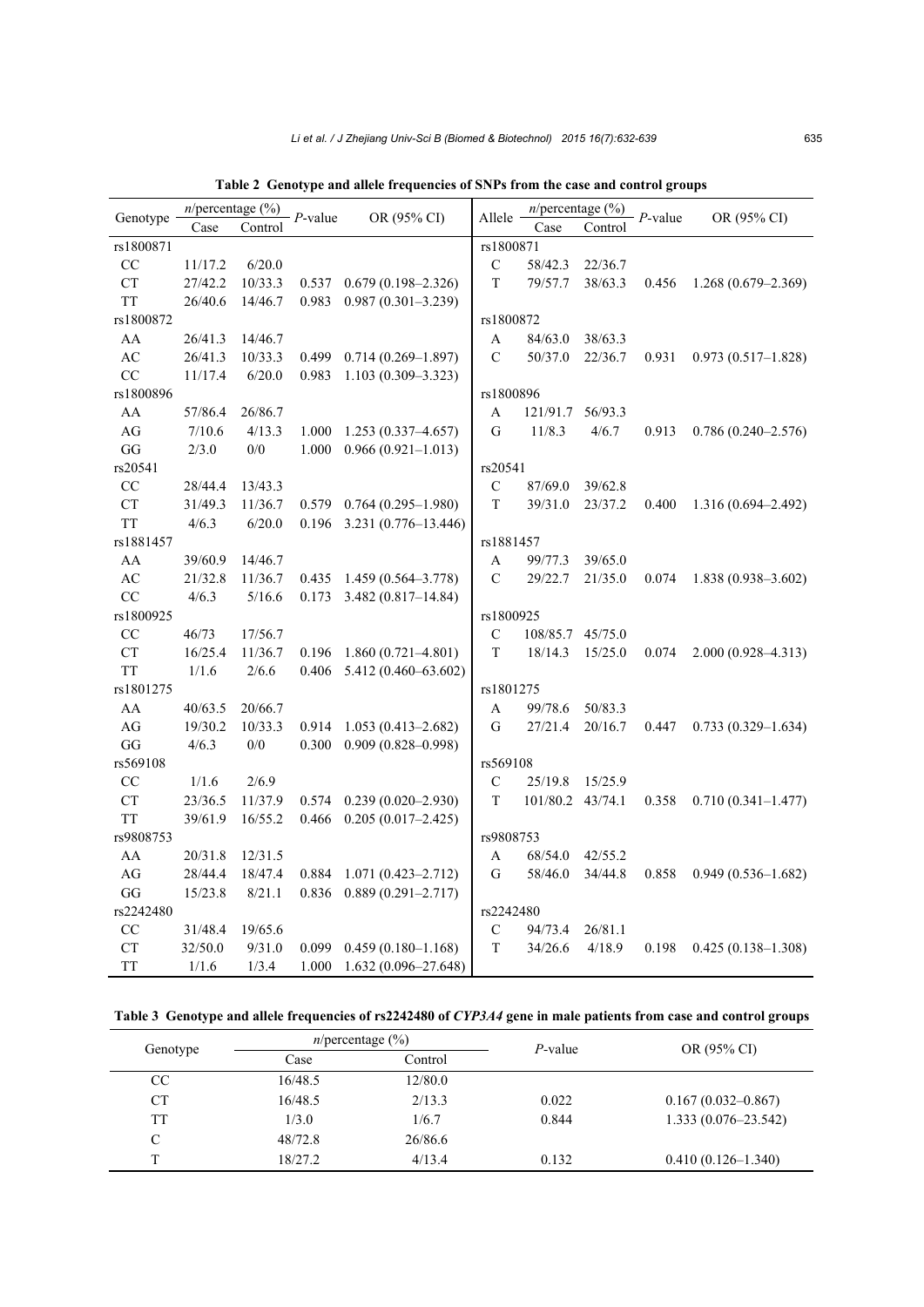| Table 4 Linkage disequilibrium (LD) analysis among<br>rs1800872, rs1800871, and rs1800896 |       |       | Table 5 Linkage disequilibrium (LD) analysis among<br>rs1881457, rs1800925, and rs20541 |       |       |  |  |
|-------------------------------------------------------------------------------------------|-------|-------|-----------------------------------------------------------------------------------------|-------|-------|--|--|
| $IL-10$ SNP                                                                               |       |       | $IL-13$ SNP                                                                             |       |       |  |  |
| rs1800872, rs1800871                                                                      | 1.000 | 1.000 | rs1881457, rs1800925                                                                    | 1.000 | 0.620 |  |  |
| rs1800872, rs1800896                                                                      | 1.000 | 0.125 | rs1881457, rs20541                                                                      | 0.441 | 0.134 |  |  |
| rs1800871, rs1800896                                                                      | .000  | 0.122 | rs1800925, rs20541                                                                      | 0.890 | 0.342 |  |  |
|                                                                                           |       |       |                                                                                         |       |       |  |  |

**Table 4 Linkage disequilibrium (LD) analysis among** 

*D*' and  $r^2$  were used to represent LD; *D*'=0,  $r^2$ =0: no LD; *D*'=1,  $r^2$ =1: complete LD; 0.5≤*D*'<0.8: moderate LD; *D*'>0.8: strong LD

*D*' and  $r^2$  were used to represent LD; *D*'=0,  $r^2$ =0: no LD; *D*'=1,  $r^2$ =1: complete LD; 0.5≤*D*'<0.8: moderate LD; *D*'>0.8: strong LD

|  |  |  |  |  |  |  | Table 6 Major haplotype frequencies of IL-10 and IL-13 genes in the case and control groups |
|--|--|--|--|--|--|--|---------------------------------------------------------------------------------------------|
|--|--|--|--|--|--|--|---------------------------------------------------------------------------------------------|

| Genotype               | Haplotype  |               | Frequency     | $\chi^2$ | $F$ -value <sup>*</sup> |                        |
|------------------------|------------|---------------|---------------|----------|-------------------------|------------------------|
|                        |            | Case          | Control       |          |                         | OR (95% CI)            |
| $IL-10$                | <b>CCA</b> | 39.00 (0.310) | 18.00 (0.300) | 0.017    | 0.895169                | $1.046(0.536 - 2.042)$ |
| rs1800871              | <b>CCG</b> | 9.00(0.071)   | 4.00(0.067)   | 0.014    | 0.905296                | $1.077(0.318 - 3.648)$ |
| rs1800872<br>rs1800896 | <b>TAA</b> | 78.00 (0.619) | 38.00 (0.633) | 0.035    | 0.850875                | $0.941(0.498 - 1.778)$ |
| $IL-13$                | <b>CAC</b> | 78.03 (0.619) | 28.69 (0.478) | 3.311    | 0.068864                | $1.775(0.954 - 3.305)$ |
| rs20541                | <b>CCC</b> | 8.97(0.071)   | 6.00(0.100)   | 0.454    | 0.500449                | $0.690(0.234 - 2.038)$ |
| rs1881457<br>rs1800925 | <b>CCT</b> | 0.00(0.000)   | 2.31(0.038)   | 4.904    | 0.026841                |                        |
|                        | <b>TAC</b> | 20.97 (0.166) | 10.31(0.172)  | 0.008    | 0.928295                | $0.963(0.425 - 2.183)$ |
|                        | <b>TCT</b> | 18.00(0.143)  | 12.69(0.212)  | 1.391    | 0.238336                | $0.621(0.280-1.377)$   |
|                        | <b>TCC</b> | 0.03(0.000)   | 0.00(0.000)   |          |                         |                        |

Statistical *F*-value from Fisher's exact probability of haplotype

## **3.3 Haplotype analysis**

Three SNPs of *IL-10* and *IL-13* exhibited LD. The haplotype was constructed to analyze the effect of the LD on β-lactam allergy in the Chinese Han population of Northwest China.

The SNPs such as rs1800871, rs1800872, and rs1800896 showed complete linkage. Three haplotypes were found in the three SNPs of *IL-10* gene: CCA, CCG, and TAA, respectively. These haplotypes were observed in the case and control groups (*F*=0.895, 0.905, and 0.851, respectively). None of the three haplotypes correlated with β-lactam allergy in the Han Chinese population of Northwest China (Table 6).

Six haplotypes were observed in rs20541, rs1881457, and rs1800925 of *IL-13*. Four of them were observed in the case and control groups that included CAC, CCC, TAC, and TCT (*F*=0.069, 0.500, 0.928, and 0.238, respectively). Hence, these four haplotypes were not correlated with the β-lactam allergy in the Han Chinese population of Northwest China. Among these six haplotypes, CCT was only observed in the control group (*F*=0.026). The *F-*value of CAC was a marginal value of 0.069 (Table 6).

#### **4 Discussion**

## **4.1 Relationship between genetic polymorphisms of T cell-related cytokine and β-lactam allergy**

T cells play an important role in β-lactam allergy. They are reported to be involved in various types of hypersensitivity (Kim *et al*., 2005; Rubio *et al*., 2010). T helper (Th) 1 and Th2 cells are the two types of T cells. Th2 cells can be involved in immunoglobulin E (IgE)-mediated immediate hypersensitivity as they promote the secretion of cytokines such as *IL-4*, *IL-5*, *IL-6*, *IL-10*, and *IL-13* (Palomares, 2013).

*IL-10* can inhibit the clonal expansion of Th0, Thl, and Th2 cells (Jiang, 2015), and it plays an important role in the occurrence and development of allergy. This study selected rs1800871, rs1800872, and rs1800896, which directly affected the expression of *IL-10*. Apter *et al*. (2008) reported that there was no significant correlation between *IL-10* genetic polymorphism and β-lactam allergy. Guglielmi *et al*. (2006) suggested that *IL-10* promoter and *IL-4Rα* genetic polymorphisms were related to immediate β-lactam allergy in female patients. The results of present study show that rs1800872 of *IL-10* was not correlated with β-lactam allergy in the Han Chinese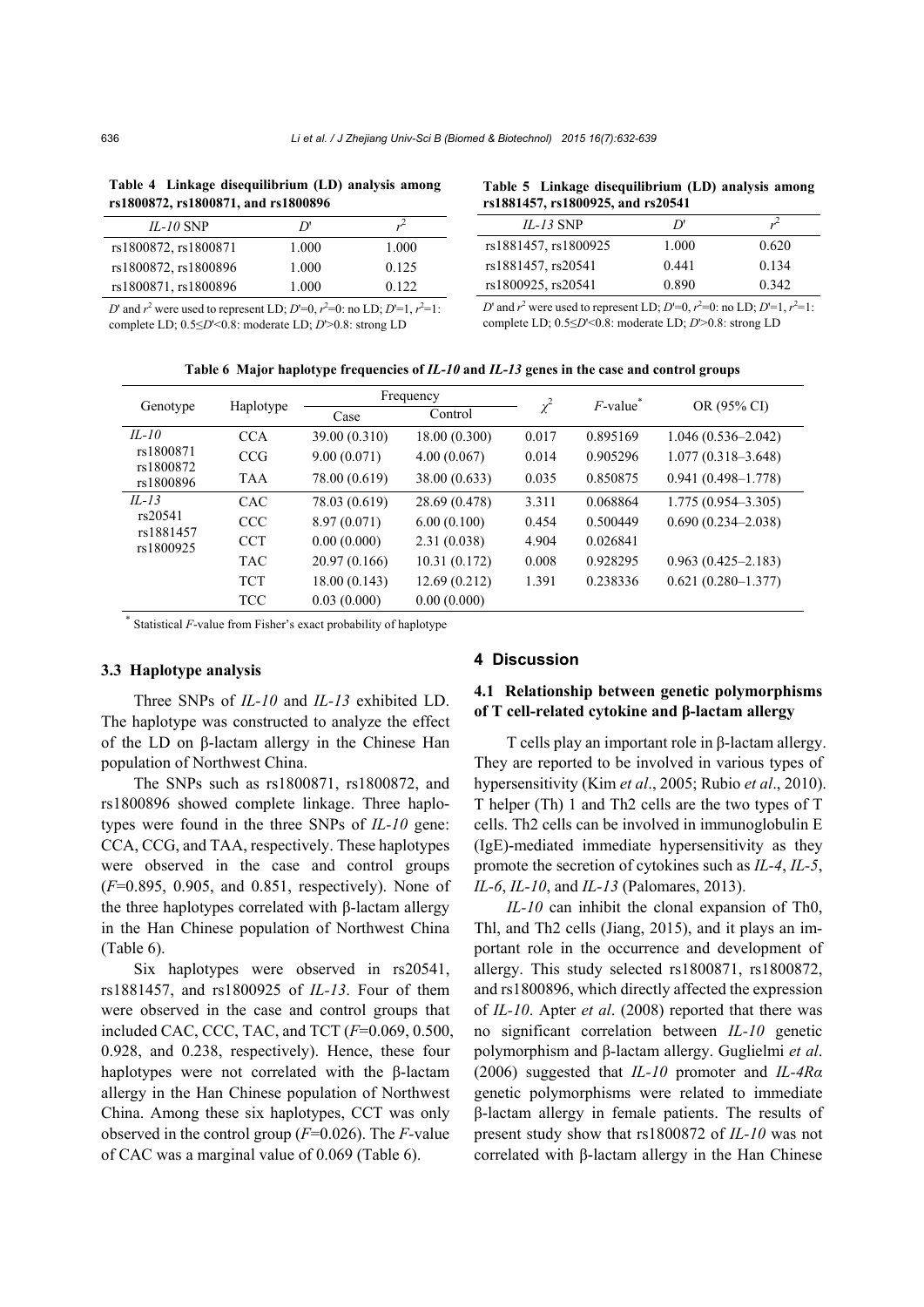population of Northwest China. Additionally, three types of haplotype, CCA, CCG, and TAA of *IL-10*, were not found to be correlated with β-lactam allergy in the Han Chinese population. The study data were consistent with the findings of Apter *et al*. (2008); however, it was not consistent with that of Guglielmi *et al*. (2006). The reason might be that because our SNP chip is based on Sequenom MassARRAY<sup>®</sup> technology which is used to perform high-throughput sequencing. The chip presented high sensitivity and specificity, so the results are more reliable. The researchers have utilized different technologies including classic sequencing and high-sensitive PCR. The threshold for the detection of gene expression might be further explored using such procedures. Guglielmi *et al*. (2006) and Apter *et al*. (2008) have proved that other important factors, such as race, region, and environmental conditions, can also influence the distribution of genotype.

The *IL-4Rα* gene was located on chromosome 16p11–16p12. It is a subunit that plays a key role in allergic disease by promoting the IgE production (Wu and Scheerens, 2014). The present study showed that the distribution frequency of rs1801275 of *IL-4Rα* was not significantly different between the groups (*P*>0.05), and the same results were obtained when the patients were stratified by gender (*P*>0.05).

*IL-13* was mainly involved in the allergic reactions through inducing the B lymphocytes to secrete IgE antibodies (Ford *et al*., 2001). *IL-13* and *IL-4*  were isogenous, because of their chromosomal localization and the molecular composition of proteins. Additionally, the sharing receptor structure presented the same signal pathway, and it also demonstrated similar physiological functions. *IL-13* can indirectly play a role in eosinophils by upregulating the expression of eotaxin, and the effect of *IL-13* was greater than that of *IL-4* (Levine and Wenzel, 2010). The present study results showed that the distribution frequencies of three SNPs of *IL-13* gene such as rs20541, rs1881457, and rs1800925 were not significantly different between the case and control groups (*P*>0.05). The same results were obtained when the patients were stratified by gender (*P*>0.05). Six haplotypes were constructed on these three SNPs of *IL-13* gene, in which CCT was only one observed in the control group  $(F=0.026)$  but not in the case group. The *F*-value of CAC was 0.069. Therefore, the relationship between these two haplotypes and β-lactam allergy in the Han Chinese population of Northwest China requires further study.

## **4.2 Relationship between β-lactam allergy and other genetic polymorphisms**

The study of SNPs of *FcεRIβ* and *IFNGR2* mainly focused on their relationships with allergic diseases such as asthma (Kim and Park, 2006; Sanak *et al*., 2007) and allergic rhinitis (Nagata *et al*., 2001), and was used to treat malignant tumors such as non-Hodgkin lymphoma (Purdue *et al*., 2007; Chen *et al*., 2011) and gastric cancer (Hou *et al*., 2007). *IFNGR1* was reported to correlate with β-lactam allergy, however, the relationship between SNP of *IFNGR2* and β-lactam allergy was not clear. The study showed that the SNPs of both *FcεRIβ* and *IFNGR2* were not correlated with β-lactam allergy.

## **4.3 Relationship between** *CYP3A4* **gene polymorphism and β-lactam allergy**

Cytochrome P450 is widely distributed across all living organisms including vertebrates, invertebrates, plants, fungi, and bacteria. It was one of the most widely distributed enzymes of phase I drug metabolism, and it presented the richest natural content and the broadest substrate spectrum. Furthermore, CYP is distributed in various organs and tissues of the human body. CYP3A subfamily was one of the major ratelimiting enzymes in drug metabolism (Gellner *et al*., 2001). Four genotypes were involved in drug metabolism in humans including *CYP3A4*, *CYP3A5*, *CYP3A7*, and *CYP3A43* (Gibson *et al*., 2002).

The correlation between the SNPs of *CYP3A4* and β-lactam allergy was not reported in the past, and we found that the rs2242480 of *CYP3A4* gene was correlated to β-lactam allergy in male patients. The frequency of genotype CT was significantly different between the case and control groups when compared with the wild-type gene CC  $(P=0.022; \text{ OR} = 0.167)$ , 95% CI: 0.032–0.867).

#### **5 Conclusions**

The study provides evidence about the genetic diagnosis for patients with β-lactam allergy in the Han Chinese population of Northwest China. *CYP3A4*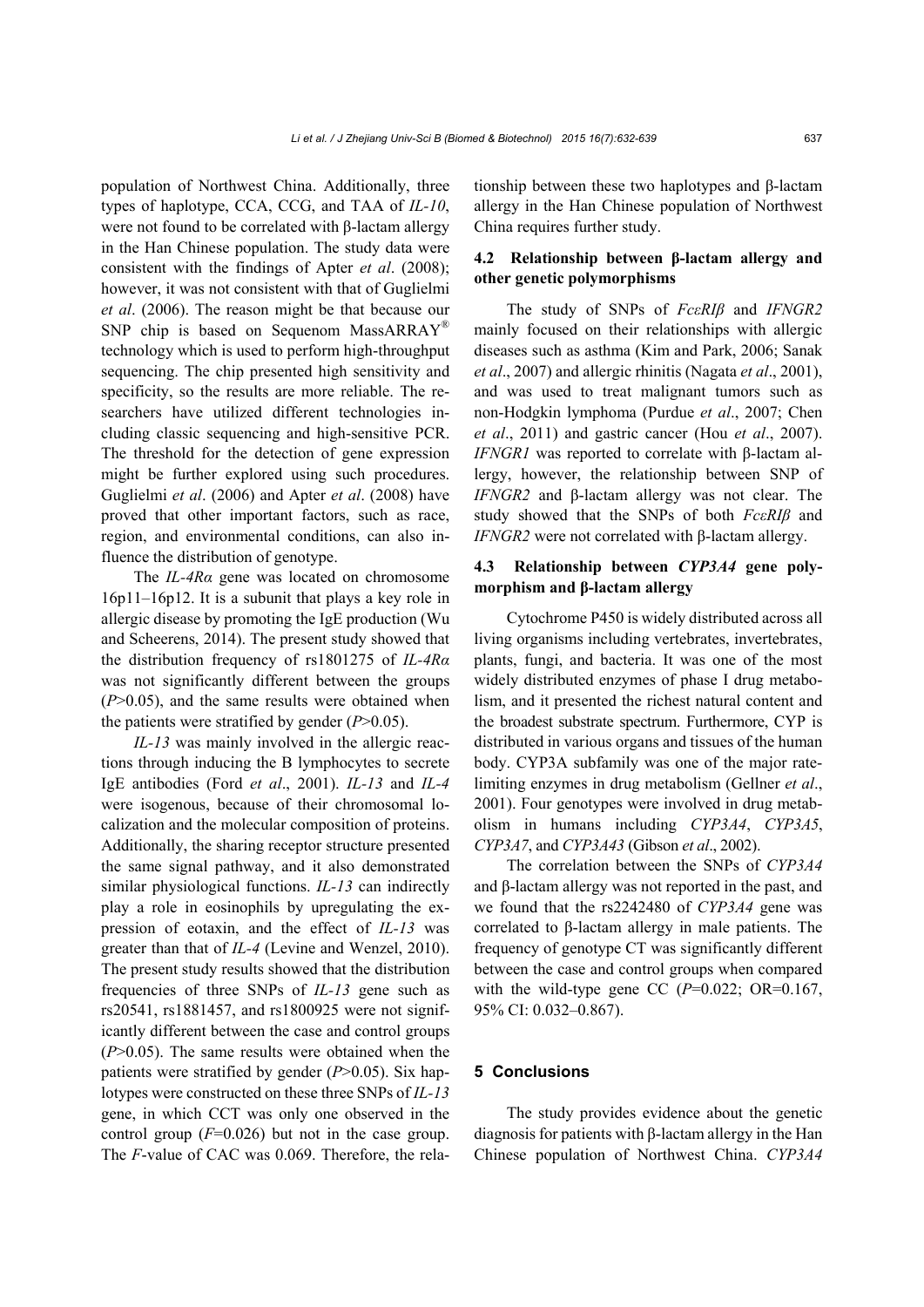polymorphism was found to correlate with β-lactam allergy in male patients. The relationships between β-lactam allergy and haplotypes CCT and CAC from rs20541, rs1881457, and rs1800925 of *IL-13* need to be further studied using a larger sample. The roles of these sites in the pathogenesis of β-lactam allergy require further clarification.

#### **Acknowledgements**

We appreciate the valuable comments from other members of our laboratories.

#### **Compliance with ethics guidelines**

Jing LI, Xin-yue LIU, Lin-jing LI, Chong-ge YOU, Lei SHI, Shang-di ZHANG, Qian LIU, Jun WANG, Ze-jing LIU, and Ting-hong LV declare that they have no conflict of interest.

All procedures followed were in accordance with the ethical standards of the responsible committee on human experimentation (institutional and national) and with the Helsinki Declaration of 1975, as revised in 2008 (5). Informed consent was obtained from all patients for being included in the study. Additional informed consent was obtained from all patients for whom identifying information is included in this article.

#### **References**

- Apter, A.J., Schelleman, H., Walker, A., *et al*., 2008. Clinical and genetic risk factors of self-reported penicillin allergy. *J. Allergy Clin. Immunol.*, **122**(1):152-158. [doi:10.1016/ j.jaci.2008.03.037]
- Bousquet, P.J., Demoly, P., Romano, A., 2009. Drug allergy and hypersensitivity: still a hot topic. *Allergy*, **64**(2): 179-182. [doi:10.1111/j.1398-9995.2008.01960.x]
- Chen, Y., Zheng, T., Lan, Q., *et al*., 2011. Cytokine polymorphisms in Th1/Th2 pathway genes, body mass index, and risk of non-Hodgkin lymphoma. *Blood*, **117**(2): 585-590. [doi:10.1182/blood-2010-07-295097]
- Comte, D., Petitpierre, S., Spertini, F., *et al*., 2012. Allergy to β-lactam antibiotics. *Rev. Med. Suisse*, **8**(337):836, 838-842 (in French).
- Ford, J.G., Rennick, D., Donaldson, D.D., *et al*., 2001. IL-13 and IFN-γ: interactions in lung inflammation. *J. Immunol*., **167**(3):1769-1777. [doi:10.4049/jimmunol.167.3.1769]
- Gellner, K., Eiselt, R., Hustert, E., *et al*., 2001. Genomic organization of the human *CYP3A* locus: identification of a new, inducible *CYP3A* gene. *Pharmacogenetics*, **11**(2): 111-121. [doi:10.1097/00008571-200103000-00002]
- Gibson, G.G., Plant, N.J., Swales, K.E., *et al*., 2002. Receptordependent transcriptional activation of cytochrome P4503A genes: induction mechanisms, species differences and interindividual variation in man. *Xenobiotica*, **32**(3): 165-206. [doi:10.1080/00498250110102674]
- Guéant, J.L., Romano, A., Cornejo-Garcia, J.A., *et al*., 2015. *HLA-DRA* variants predict penicillin allergy in genome-

wide fine-mapping genotyping. *J. Allergy Clin. Immunol.*, **135**(1):253-259. [doi:10.1016/j.jaci.2014.07.047]

- Guglielmi, L., Fontaine, C., Gougat, C., *et al*., 2006. IL-10 promoter and *IL4-Rα* gene SNPs are associated with immediate β-lactam allergy in atopic women. *Allergy*, **61**(8):921-927. [doi:10.1111/j.1398-9995.2006.01067.x]
- Hou, L., El-Omar, E.M., Chen, J., *et al*., 2007. Polymorphisms in Th1-type cell-mediated response genes and risk of gastric cancer. *Carcinogenesis*, **28**(1):118-123.
- Jiang, X., 2015. Macrophage-produced IL-10 limits the chemotherapy efficacy in breast cancer. *J. Zhejiang Univ.-Sci. B (Biomed. & Biotechnol.)*, **16**(1):44-45. [doi:10. 1631/jzus.B1400352]
- Kim, S.H., Park, H.S., 2006. Genetic markers for differentiating aspirin-hypersensitivity. *Yonsei Med. J.*, **47**(1): 15-21. [doi:10.3349/ymj.2006.47.1.15]
- Kim, S.H., Choi, J.H., Park, H.S., 2005. Heterogeneity of the IgE response to allergenic determinants of cefaclor in serum samples from patients with cefaclor-induced anaphylaxis. *Ann. Allergy Asthma Immunol.*, **94**(6):700-704. [doi:10.1016/S1081-1206(10)61331-2]
- Lee, Q.U., 2014. Use of cephalosporins in patients with immediate penicillin hypersensitivity: cross-reactivity revisited. *Hong Kong Med. J.*, **20**(5):428-436. [doi:10. 12809/hkmj144327]
- Levine, S.J., Wenzel, S.E., 2010. Narrative review: the role of Th2 immune pathway modulation in the treatment of severe asthma and its phenotypes. *Ann. Intern. Med.*, **152**(4): 232-237. [doi:10.7326/0003-4819-152-4-201002160-000 08]
- Nagata, H., Mutoh, H., Kumahara, K., *et al*., 2001. Association between nasal allergy and a coding variant of the *FcεRIβ* gene Glu237Gly in a Japanese population. *Hum. Genet.*, **109**(3):262-266. [doi:10.1007/s004390100561]
- Palomares, O., 2013. The role of regulatory T cells in IgEmediated food allergy. *J. Investig. Allergol. Clin. Immunol.*, **23**(6):371-382.
- Prematta, T., Shah, S., Ishmael, F.T., 2012. Physician approaches to beta-lactam use in patients with penicillin hypersensitivity. *Allergy Asthma Proc.*, **33**(2):145-151. [doi:10.2500/aap.2012.33.3526]
- Purdue, M.P., Lan, Q., Kricker, A., *et al*., 2007. Polymorphisms in immune function genes and risk of non-Hodgkin lymphoma: findings from the New South Wales non-Hodgkin Lymphoma Study. *Carcinogenesis*, **28**(3): 704-712. [doi:10.1093/carcin/bgl200]
- Rubio, M., Bousquet, P.J., Demoly, P., 2010. IgE-mediated anaphylaxis to pristinamycin—report of a case. *Allergy*, **65**(9):1198-1199. [doi:10.1111/j.1398-9995.2009.02319.x]
- Sanak, M., Potaczek, D.P., Nizankowska-Mogilnicka, E., *et al*., 2007. Genetic variability of the high-affinity IgE receptor α subunit (FcεRIα) is related to total serum IgE levels in allergic subjects. *Allergol. Int.*, **56**(4):397-401. [doi:10. 2332/allergolint.R-07-145]
- Shi, Y.Y., He, L., 2005. SHEsis, a powerful software platform for analyses of linkage disequilibrium, haplotype